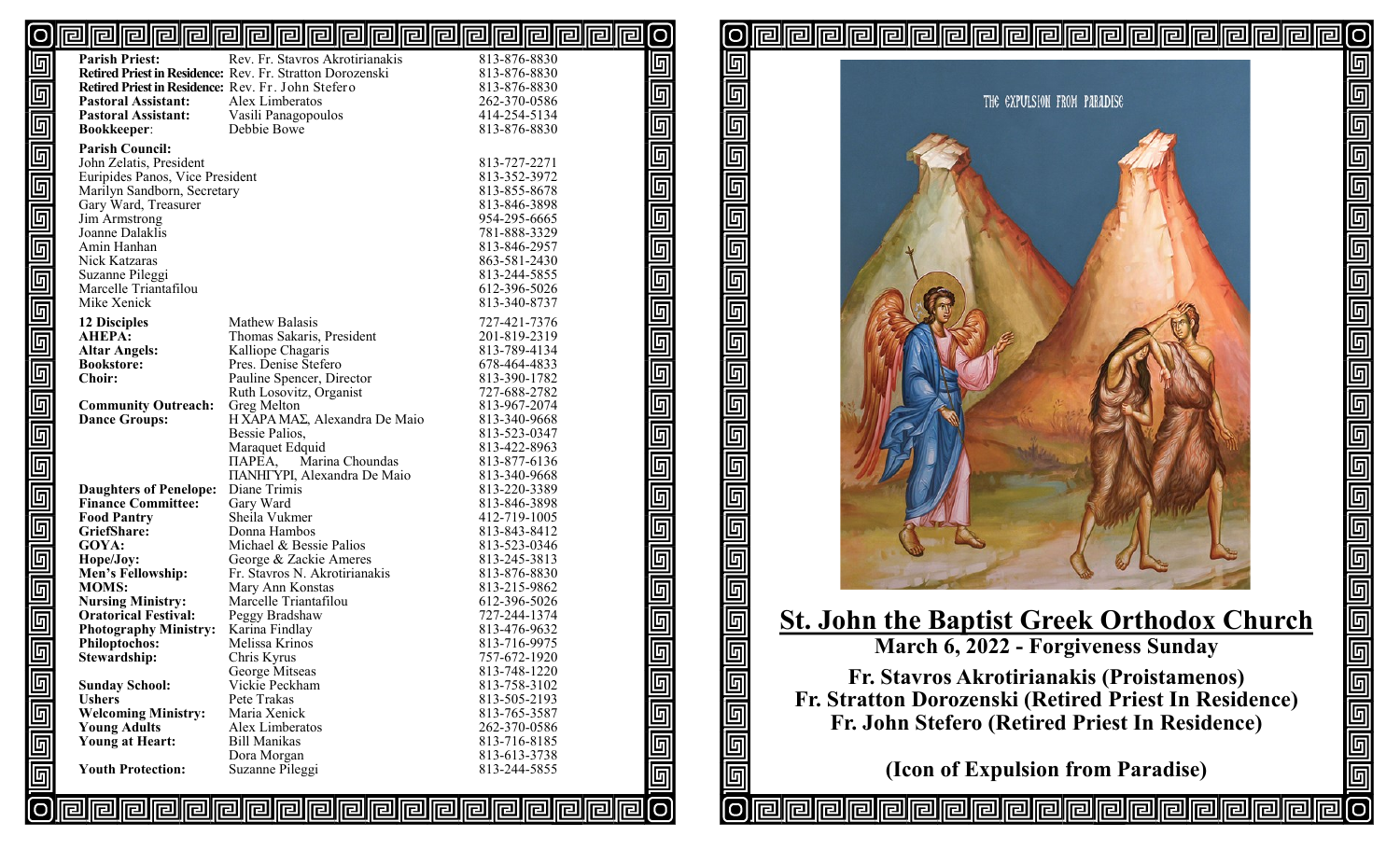Love God, Love your neighbor and spread the Gospel of Jesus Christ as an Orthodox Christian community.

### **MISSION:**

The mission of St. John the Baptist Greek Orthodox Church is to welcome and serve people with love, truth, joy and peace, and to create an environment that encourages all to seek salvation through Orthodox Christianity.

### **CORE VALUES:**

Love, Worship, Community, Learning, Service

## **SYNAXARION:**

42 Martyrs of Amorion in Phrygia; Finding the Precious Cross by St. Helen; Hesychios the Wonderworker;

## **Apolytikion of the Week (4 Mode):**

## **Kontakion (Pl. 2 Mode):**

When the tidings of the Resurrection from the angel was proclaimed unto the women disciples, and our ancestral sentence also had been abolished, to the apostles, with boasting did they proclaim: that death is vanquished evermore and Christ our God is risen from the dead, granting to the world His great mercy.

### **Apolytikion for St. John:**

The memory of the just is observed with hymns of praise; for you O Forerunner the witness of the Lord is sufficient. You have proved to be truly more venerable than the prophets. Since you were granted to baptize in the river, the One Whom they proclaimed. Therefore, you strove for truth, proclaiming with joy the Good News, even to those in Hades: that God was manifested in the flesh, and takes away the sins of the world, and grants to us His great mercy.

prudence, instructor of the foolish ones, and the defender of the poor: support and give understanding, O Master, to my heart. You give me words, who are the Father's Word; for behold I shall not hold back my lips from crying out to You: O Compassionate One, have mercy on me who has gone astray.

O Wisdom's guiding star, provider of

**Welcome to all of our Visitors** "Welcome one another just as Christ has welcomed you, for the glory of God." Romans 15:7 We pray that your worship experience with us today will be inspirational and uplifting. Please introduce yourself to an usher or a member of the Welcoming Ministry and pick-up a "welcome packet" as you exit the church. We are happy that you are with us : today!

**Holy Communion** is offered only to Orthodox Christians who are in good canonical standing with the church and who have **prepared through prayer and fasting.** Everyone is invited to receive the Antidoron (Blessed Bread) at the end of the Divine Liturgy.

**Order for Holy Communion—With Sunday School back in session the order for Holy Communion will be as follows:** 

- 1. Choir
- 2. Altar boys
- 3. Sunday school teachers (who will line up in middle aisle before Communion)
- 4. Sunday school students (who will line up in the middle aisle before Communion behind the teachers)
- 5. Then the rest of the congregation . . . . . . . . . . . . . . . . . . . .

**Memorials:** 

Engie Halkias (40 Days); Antonia Quinones (4 Years);

## **VISION: Upcoming Services & Events**

| Sunday, March 6           | <b>Forgiveness Sunday</b><br>Orthros 8:30 a.m.<br>Sunday School Pre-Lent Retreat<br>Forgiveness Vespers                                              | Divine Liturgy 10:00 a.m.<br>$6:00$ p.m.                                                                                                                                                                                                                           |
|---------------------------|------------------------------------------------------------------------------------------------------------------------------------------------------|--------------------------------------------------------------------------------------------------------------------------------------------------------------------------------------------------------------------------------------------------------------------|
| Monday, March 7           | Clean Monday<br>Canon of St. Andrew<br><b>Holy Unction</b>                                                                                           | $10:00$ a.m.<br>$6:00$ p.m.                                                                                                                                                                                                                                        |
| Tuesday, March 8          | Women's Bible Study<br>Fr. John's Bible Study                                                                                                        | $10:00$ a.m.<br>$6:00$ p.m.                                                                                                                                                                                                                                        |
| Wednesday, March 9        | 9th Hour 5:30 p.m.                                                                                                                                   | Pre-Sanctified Liturgy 6:00 p.m.<br>(Lenten Dinner/Discussion to follow)                                                                                                                                                                                           |
| Thursday, March 10        | Greek School<br>Griefshare                                                                                                                           | $6:00$ p.m.<br>6:30 p.m.                                                                                                                                                                                                                                           |
| Friday, March 11          | 9th Hour 9:30 a.m.<br><b>Salutations</b>                                                                                                             | Pre-Sanctified Liturgy 10:00 a.m.<br>$6:30$ p.m.                                                                                                                                                                                                                   |
| <b>Saturday, March 12</b> | 3rd Saturday of Souls<br>Orthros 9:00 a.m.<br>Young At Heart Meeting to follow Divine Liturgy                                                        | Divine Liturgy 10:00 a.m.                                                                                                                                                                                                                                          |
| <b>Sunday, March 13</b>   | <b>Sunday of Orthodoxy</b><br>Orthros 8:30 a.m.                                                                                                      | Divine Liturgy 9:45 a.m.                                                                                                                                                                                                                                           |
|                           | Fifty-Two Verses in Fifty-Two Weeks: The Bible Project<br>March 6-12<br>"For where your treasure is, there will your heart be also."<br>Matthew 6:21 |                                                                                                                                                                                                                                                                    |
|                           |                                                                                                                                                      | The verses this month will match with our acronym of HABITS for Lent. The first letter, H, is for "have a plan." Jesus tells us<br>in Mat-thew 6:21 "For where your treasure is, there will your heart be al-so." Many of us live our life with a budget. Not only |

in Mat-thew 6:21 "For where your treasure is, there will your heart be al-so." Many of us live our life with a budget. Not only a budget for money, but for time and energy. We budget time for our families, for our jobs, for our hobbies, for leisure, exercise, sleep, etc. We budget our money for our mortgage, entertainment, bills, and necessities. We also budget for luxuries like a night out. In planning where our time and money goes, it is good to reflect how much time and money goes towards our Orthodox Christian faith. How much time do we spend praying, worshipping, reading Scripture, etc.? If there are 168 hours in the week, subtract the hours you sleep, work, take care of family, do household chores, spend on entertainment and hobbies, and then see how much remains for your spiritual life and for charity. Take your income and subtract the bills and the necessities and how is the rest divided? Where we put our time and our treasure says a lot about our faith. If we take all our time and our money and subtract all the necessities and luxuries, how much is left for God and our practice of the faith? It takes an intentional plan to put God in our budget of time and money. Ideally, He should get the first place and not the left-overs.

## **Education at St. John**

### **Fr. John's Bible Study** *Leader: Fr. John Day:* **Tuesday** 6:00 p.m.

**Women's Bible Study** *Leader:* Fr. Stavros *Day:* **Tuesday** 10:00 a.m.

**Greek School** *Leader*: Magda Myer *Day:* **Thursday** 6:00 p.m.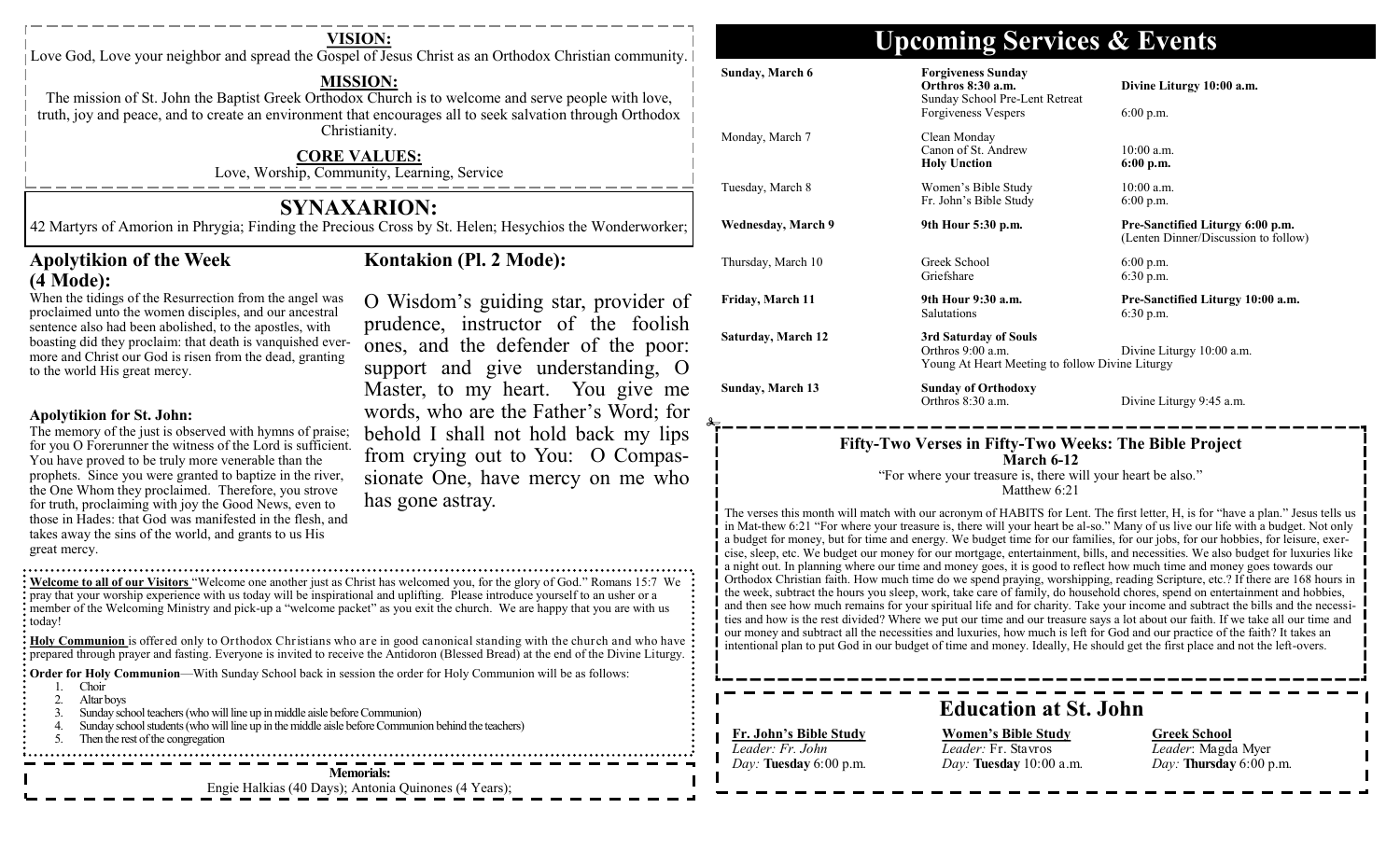## **MINISTRY NEWS & UPDATES**



**Attention all Parents:** As a friendly reminder, please remember that no children are allowed on the stage, especially during coffee hour. Thank you!

**St. John's Bookstore, Lenten Sale Begins Today**— Throughout Great Lent our bookstore will be offering a wide selection of books focused on the many ways we can grow spiritually during the Lenten period. Daily meditations, prayer books, lives of the Saints, guides to preparation for Confession, Holy Week service books, and Lenten cookbooks are just some of those featured.



GriefShare meets every Thursday In-Person at 6:30 p.m. It may be hard for you to feel optimistic about the future right now. If you've lost a spouse, child, family member, or friends you've probably found there are not many people who understand the deep hurt you feel. This can be a confusing time when you feel isolated and have many questions.

"Going to GriefShare feels like having warm arms wrapped around you when you're shivering." GriefShare groups meet weekly to help you face these challenges and move toward rebuilding your life. Each GriefShare session has three distinct elements: Video seminar with experts, support group discussion with focus and personal study and reflection. We will meet from 6:30 p.m. to 8:30 p.m. on Thursdays, starting January 21, for 13 weeks, ending on Thursday, April 22. For February, GriefShare will meet February 3, 10 17 and 24. For more information please contact Donna Hambos at 813-843-8412 or dhambos@msn.com. Books for the program will be provided. Donation for the book suggested but not required. Open to all family and friends. Griefshare remains open enrollment with support towards healing and hope. You can begin at any time.

**RSVP for Young At Heart's March 12 Meet, Liturgy, Lunch, Learning—**The Young Yound At Heart will meet for Saturday of Souls on March 12. We then will participate in an exciting discussion and activity led by Fr. Stavros. Following this we will meet in fellowship at the hall and eat together. If you haven't RSVP yet, please let Bill Manikas  $(wmanikas@ganail.com)$  know you'll be coming. We'll be ordering from Evos; please submit your order to Pres. Denise ([denises54@hotmail.com](mailto:denises54@hotmail.com)) no later than March 7.



We are pleased to announce that "Man of God," the highly anticipated award-winning film based on the inspiring life of our beloved Orthodox saint, Saint Nektarios of Aegina, is coming to movie theaters across the United States on Monday, March 21st as a one night only Fathom Events release. Our parish is organizing an opportunity to see it together with our church community. Everyone is invited to attend this special screening. If there is enough interest, we have been in contact with the manager at the Regal Citrus Park Theater to inquire about getting a block of seats in a private auditorium on Monday, March 21 at 7:00 PM. Tickets will cost approximately \$12-14 each.

**Please email Donna Trakas at dptrakas@verizon.net by Monday, March 7th at 6:00 PM with the number of tickets you would like.** More details will follow once we know we have enough interest.

We look forward to hearing from you! With love in the Lord, +Fr. Stavros N. Akrotirianakis

## **Philoptochos Selling Spanakopita, Tyropita, and Trays of Baklava -** The

Philoptochos will continue selling Spanakopita, Tyropita, and Baklava after Divine Liturgy! You can ask a Philoptochos board member or call Lisa Alsina (813- 728-1094) if you're interested in purchasing one!



at,

leart

## **Readings for Forgiveness Sunday**

**Prokeimenon:** *Make your vows to the Lord our God and perform them. God is known in Judah; his name is great in Israel.* 

## **Epistle Reading is from St. Paul's First Letter to the Romans (13:11-14; 14:1-4)**

Brethren, salvation is nearer to us now than when we first believed; the night is far gone, the day is at hand. Let us then cast off the works of darkness and put on the armor of light; let us conduct ourselves becomingly as in the day, not in reveling and drunkenness, not in debauchery and licentiousness, not in quarreling and jealousy. But put on the Lord Jesus Christ, and make no provision for the flesh, to gratify its desires. As for the man who is weak in faith, welcome him, but not for disputes over opinions. One believes he may eat anything, while the weak man eats only vegetables. Let not him who eats despise him who abstains, and let not him who abstains pass judgment on him who eats; for God has welcomed him. Who are you to pass judgment on the servant of another? It is before his own master that he stands or falls. And he will be upheld, for God is able to make him stand.

## **Gospel Reading is from Matthew (6:14-21)**

The Lord said, "If you forgive men their trespasses, your heavenly Father also will forgive you; but if you do not forgive men their trespasses, neither will your Father forgive your trespasses. "And when you fast, do not look dismal, like the hypocrites, for they disfigure their faces that their fasting may be seen by men. Truly, I say to you, they have received their reward. But when you fast, anoint your head and wash your face, that your fasting may not be seen by men but by your Father who is in secret; and your Father who sees in secret will reward you. "Do not lay up for yourselves treasures on earth, where moth and rust consume and where thieves break in and steal, but lay up for yourselves treasures in heaven, where neither moth nor rust consumes and where thieves do not break in and steal. For where your treasure is, there will your heart be also."

**Prayer List:** Lord Jesus Christ, Physician of our Souls and Bodies, visit and heal your servants: Felix; Sylvia Michos; Eva Coppalla; Christopher; Christopher; Mary & Peter Nenos; Tony Ekonomou; Keith Lynn & Patrick Carroll; Ourania Tziotis, Irina, Marina, Yuri, and Christophoros; Ashley Snyder; Evangelos & Caroline Critkas; Constantinos & Kalotina Klimis; Christine Alex, June, Lillian Thomas; Scotty; Desi Serriera; Ashley Kladakis; Dora Kallas, Kathy & Andrew Bouzinekis; Anastasia; Virginia Georgiou, Ron Myer, Toula Tsaros, Fr. Pat Legato, Nellie Pringle, Yolanda Webb, Angela Bougas, Tony Ekonomou, Ron, Jason Vickers, Rex Garrison, Tina Chakonas, Ann Demas, Christina Noel Kouzes Houck, Evangeline Xeroteres, Ashley Henderson, Natalie Henderson, Chris, Debbie, James, Avery, Lily, Jacob, Jesse, Ann, Rosario, Antonia Caffentzis, Alissa, John, Angela, Joey, Christine Scourtes, Steven, Phyllis, John Zelatis, Reagan, Peter Zaharis, Alexandra Ferrarolis, Leon & Despina Botham, Cindy Xenick, Mary Ellen Evdemon, Marie Sofia Panagopoulos, Maria Hursey, Chris Vamvakias, John Myer, Mike Trimis, Robert and Alice Stoccardo, John Alexander, Michael Romero, George Hambos, Dean Kondilis and Family, Bill and Nancy Manikas, Patricia Costello, Anastasia Smyrnakis, Ekaterina & Anna Shushaalykova, Dora Koudouna, Debbie Phelps, Mary Voykin, David Voykin, Denise Badrane, Don Payne, and all victims of war, terrorism, crime, natural disaster, and all of whom we are unaware.